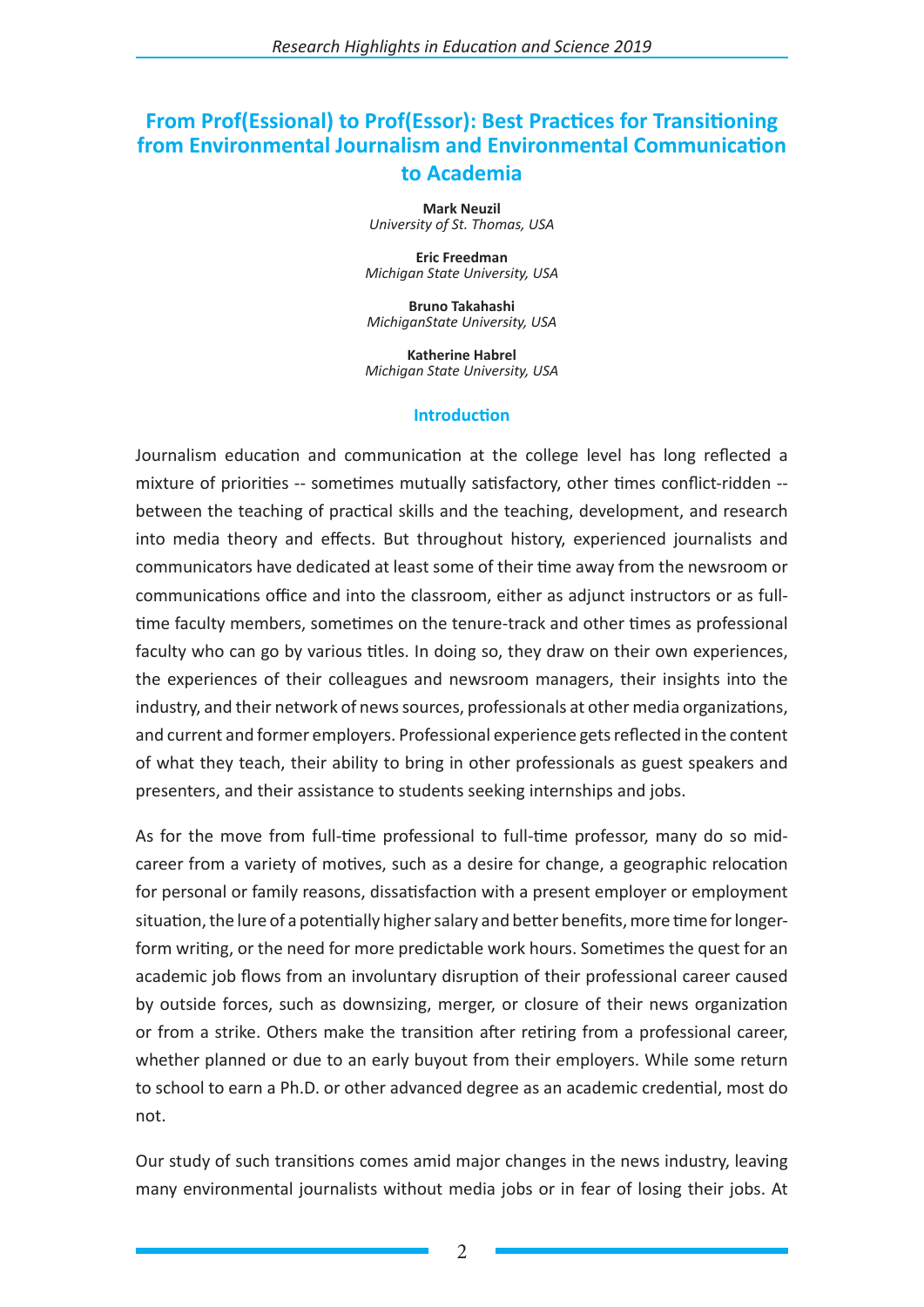the same time, many colleges are rethinking their approach to professionally oriented majors. The American Society of Newspaper Editors (ASNE) conducts an annual 'newsroom census' that shows a deeply disturbing trend of continuing shrinkages in editorial-side jobs. For example, ASNE reported a net drop of 3,800 jobs, or more than 10 percent, in 2014. That reflects a decline of about 40 percent from 55,000 jobs in 2006, just before the start of the Great Recession (Edmonds, 2015).

The Center for Media Research (Loechner, 2016) reported a drop in of 79,000 U.S. newspaper jobs between 1993 and 2007, followed by 168,200 fewer between 2007 and 2016. Overall, newspaper publishers eliminated more than half their jobs between January 2001 and September 2016, plunging from 412,000 to 174,000 (U.S. Bureau of Labor Statistics, 2017). The bureau reported that gains in the Internet publishing and web search portal industry -- from 67,000 jobs in January 2007 to 206,000 in September 2016 -- did not make up for the lost numbers in traditional newspaper employment. In the magazine industry, there were only 300 fewer jobs in 2007 than in 1993, but another 48,400 disappeared between 2007 and 2016.

The picture in the local television newsroom is better. A Radio Television Digital News Association/Hofstra annual survey reported local TV news jobs in the United States in 2015 reached a near all-time high, expanding by 270 positions, or 1 percent, to 27,870. 'Generally, TV newsrooms keep growing in size, but there aren't as many of them as in past years. Even so, the growth in employment overcame another small loss in the number of stations producing local news', namely three stations that discontinued producing their own news (Papper, 2016).

While specialized and niche environmental media outlets, mostly online, have sprung up, some major news organizations have reduced or eliminated their environment or science specialty beats. For example, the *New York Times* dismantled its environment desk in 2013, eliminating the environment and deputy environment editors and reassigning its staff. At the time, a managing editor at the newspaper called it 'purely a structural matter' and a reflection of reporting's shifting interdisciplinary landscape (Bagley, 2013). The next year, National Public Radio reduced the number of employees working full-time on environment and climate change from four to one, and a senior supervising editor attributed the change to a desire to cover other topics more deeply (Bagley, 2014). The president of the Society of Environmental Journalists (SEJ) wrote recently about what the landscape for environmental journalists looked like: 'Traditional newsrooms would continue to shrink. The share of SEJ members who are freelancers would continue to grow' (Magill, 2017).

### **Research question**

This research question drives the study: To what extent do individual level (for example,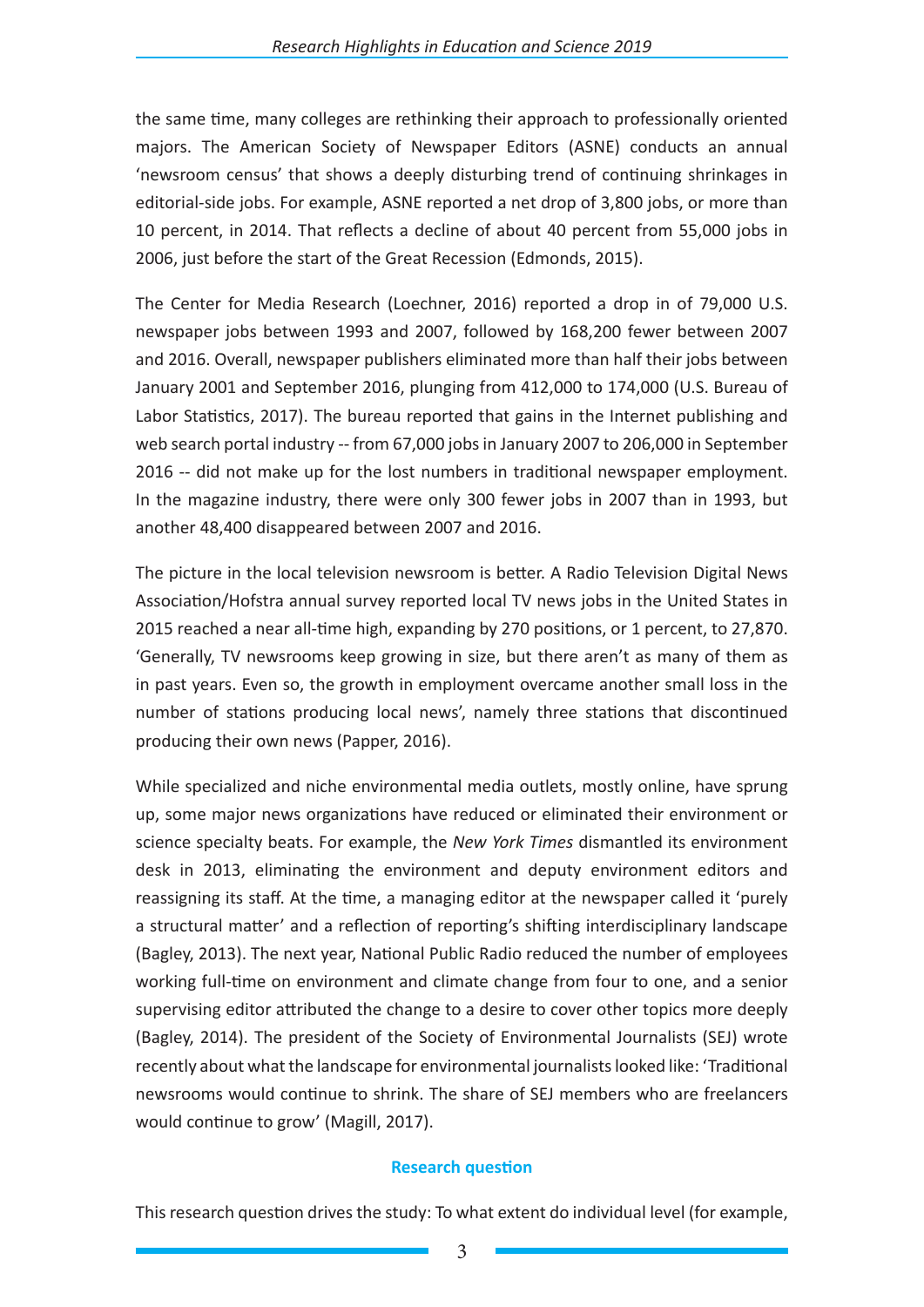previous teaching experience, previous research experience, education, self-efficacy, etc.) and/or organizational level (for example, class size, teaching requirements, mentoring system, socialization, etc.) factors influence the successful transition from professional work into an academic position?

### **Prior Research**

The study follows previous research examining this type of transition (see Bandow, Minsky, & Voss, 2007; Wilson, Wood, Solomonides, Dixon, & Goos (2014), particularly in fields such as education (LaRocco & Bruns, 2006) and advertising and public relations (Thomsen & Gustafson, 1997).

Faculty members in fields such as journalism and law are expected to bring real-life skills and experiences in the classroom that allows students to bridge the researchto practice- gap. Universities expect that professors in such fields engage in public policy debates and that their research contributes to the betterment of society. This expectation has given rise to the concept of the *pracademic* (McDonald & Mooney, 2011; Panda, 2014; Posner, 2009; Volpe & Chandler, 2001). *Pracademics* play many bridging roles between industry and academia that benefit the learning experience for students, such as giving 'their teaching more depth and credibility by enabling them to draw on a wide range of experience to support theoretical points' (Posner, 2009, p. 17). However, new faculty members might have limited knowledge and abilities about the culture, language, processes, and politics of academia. For instance, the balancing act of new roles such as teaching, research, and service can be challenging (LaRocco & Bruns, 2006). Wilson et al. (2014) refer to the transition as a 'culture shock'. In the context of nurse educators, Anderson (2009) described a series of metaphors related to the sea to describe such shock: sitting on the shore, splashing in the shallows, drowning, treading water, beginning strokes, and throughout the waters. Second-career academics in education have reported various degrees of ambivalence about their preparation to engage in teaching, research, and service. They also reported lack of clarity in regard to scholarly and service-related expectations (LaRocco & Bruns, 2006).

A key factor that could determine a successful transition is the process of socialization (Wilson et al., 2014). Socialization refers to the process in which an individual becomes a member of the group, organization, or community. This process depends on a range of factors, including but not limited to the size of the organization and the culture within a department. New faculty might experience anxiety and stress if this process of socialization is uneasy and if they perceive themselves as not credible enough to their colleagues and students.

Socialization can also be conceptualized as an induction process. In the context of public relations and advertising, Thomsen and Gustafson (1997) explain that induction – the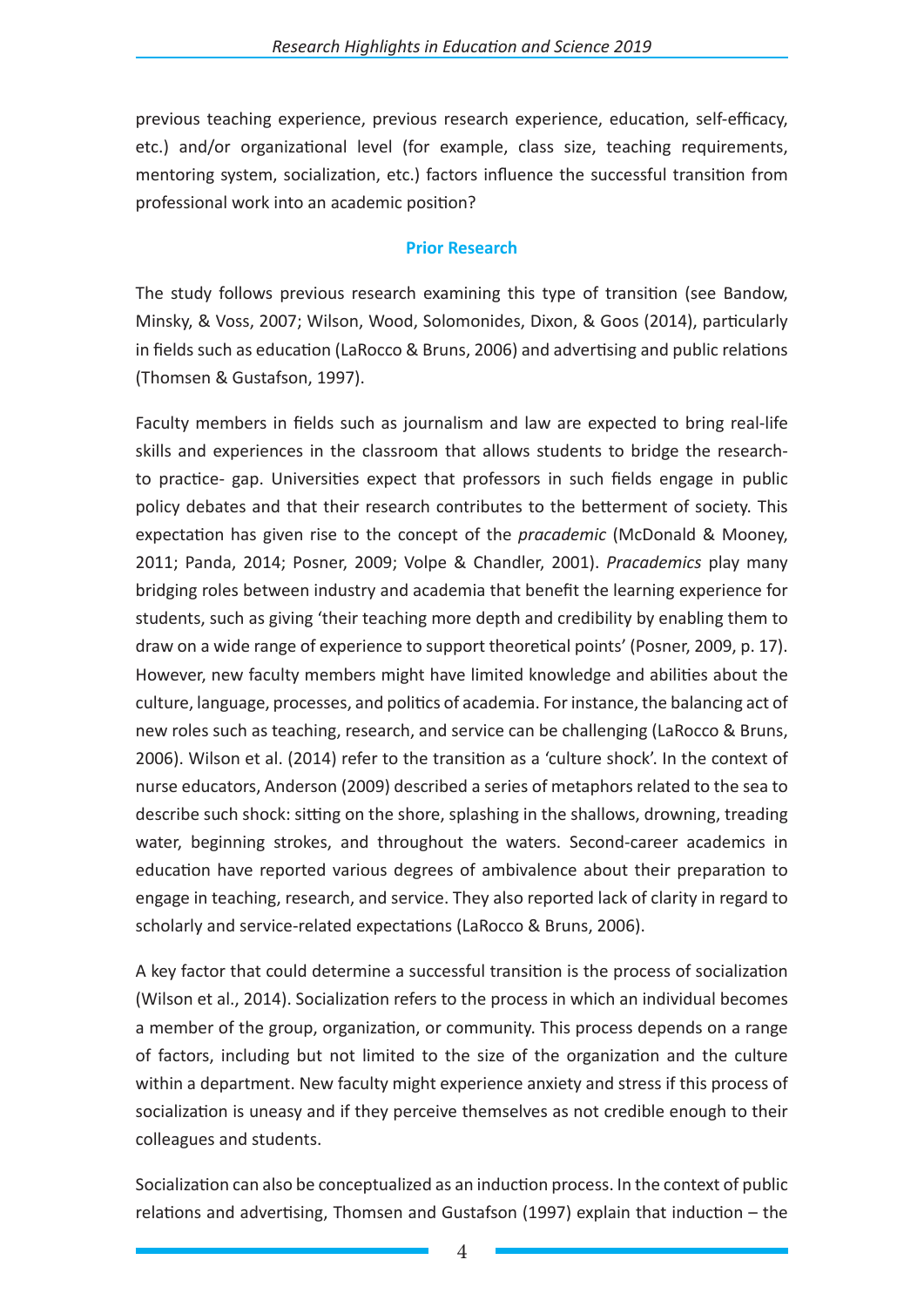evolutionary phase during which new teachers become integrated to the profession – is an effective process, especially under the close mentoring of seasoned faculty members. In their study with 25 practitioners-turned-professors, they suggest that mentoring should be a formal process and begin during hiring. Mentors should also be practitioners-turned-professors, and the process should have regular checkups on topics such as academic life, teaching skills, the development of teaching portfolios, student advising, developing a research program, and tenure and promotion guidelines. Mentorship, formal or informal, 'can foster feelings of safety, respect, and support, key factors that may positively influence resocialization' (Barrett & Brown, 2014, p. 12). But for mentoring to be effective, Thomsen and Gustafson (1997) suggest that deans, directors, and chairs should provide incentives (e.g. course releases) to potential mentors.

The transition from industry to academia also depends on the individual characteristics of the new faculty member. Those who first transition into a Ph.D. or other terminal degree program are socialised into academia earlier (Austin, 2002). Those who transition straight from industry have been shown to follow a slightly different path. For example, their 'career capital' does not directly translate to a similar position in academia. This means that someone who might have had a managerial position in industry may have to adjust into a junior position in academia. In addition, as professionals transition, their professional skills become less and less marketable in industry (Wilson et al., 2014).

### **Methods**

Using a survey and in-depth semi-structured interviews with eight former environmental journalists, communicators, or writers who moved to full-time teaching positions, this study presents their problems in transitions and assesses best practices for a successful academic work experience. We solicited respondents from the International Environmental Communication Association, the Society of Environmental Journalists, and relevant divisions of the Association for Education in Journalism and Mass Communication and the International Association for Media and Communication Research. Even though the interviewees represent a small sample of environmental journalism and environmental communication faculty who have made such a transition, a small number of cases can enable researchers' close association with their subjects through in-depth interviewing (Crouch & McKenzie, 2006, p. 485). As they wrote, such interviews 'target the respondents' perceptions and feelings rather than the social conditions surrounding those experiences: at least, the collection of the interview material and its interpretation and analysis are not primarily directed toward establishing "objective facts" concerning these conditions'. The authors interviewed respondents from the United States and the United Kingdom by telephone or Skype, plus one face-to-face interview. Interviews lasted about 30 to 45 minutes and were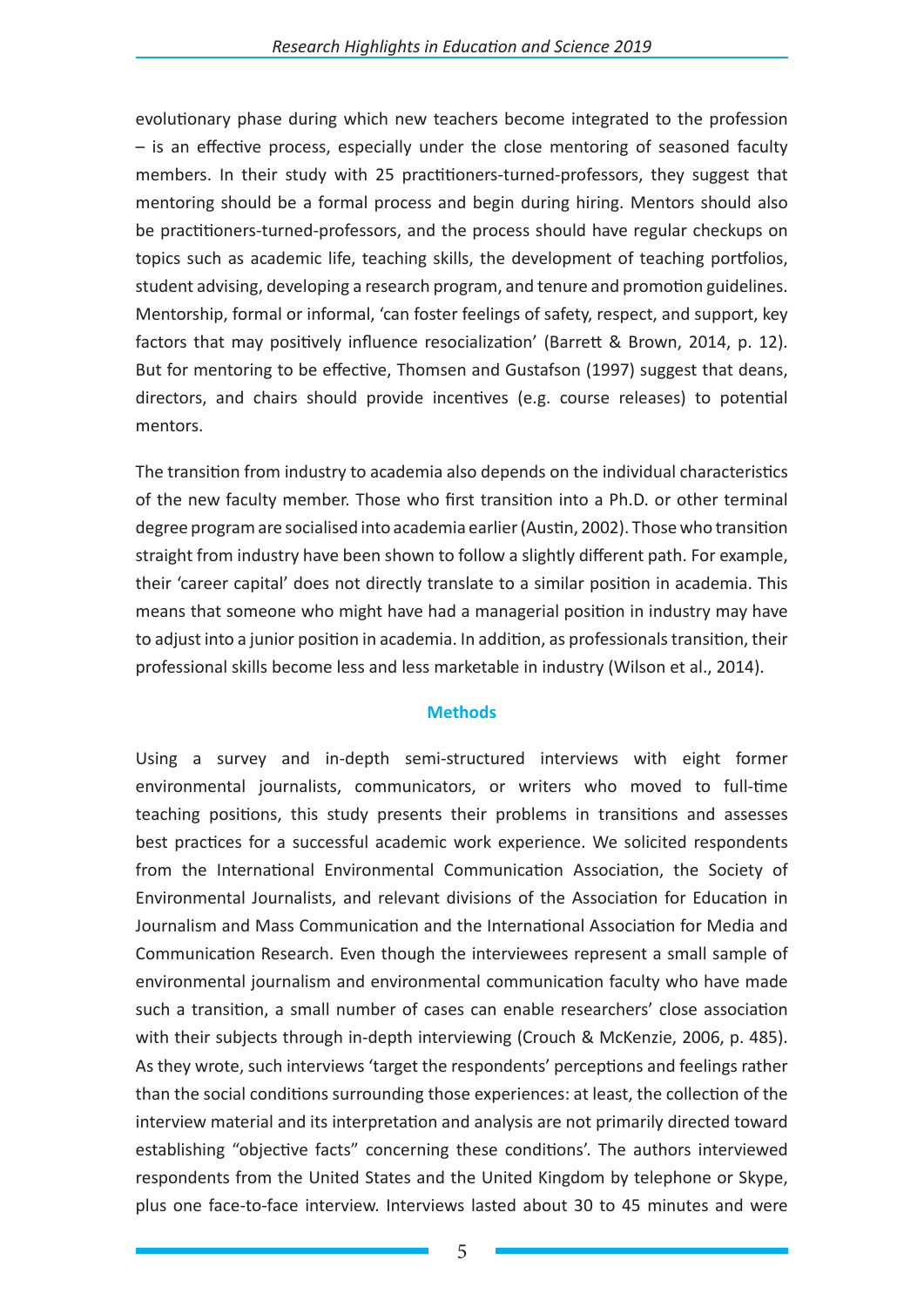transcribed. Interviews took place in March and April 2017. The interviews were analyzed by grouping the answers into categories based on common content.

Before their interviews, respondents completed a questionnaire about their professional and academic backgrounds and the environmental and science communication and journalism courses they have taught or are teaching. Interviewees had the choice of having their interviews recorded or not and of having their names, universities, or both kept anonymous in any publications based on the study. In this paper, all respondents' names and their institutions have been kept confidential.

Seven respondents are full-time faculty, and one is retired. Among those who teach, 83% have both graduate and undergraduate classes, while 17% have graduate classes only. Two respondents hold faculty positions but don't teach courses. Thirty-six percent of the respondents have taught at the college level for five years or fewer, 13% for 6-10 years, and half for more than 10 years. As to professional background, 14% spent 1-5 years working professionally, 14% spent 6-10 years, and 72% worked full-time for more than 11 years. One respondent was an unpaid environmental blogger and writer before taking an academic position. The oldest environmental journalism class taught by a respondent was held in 1978. Other respondents did not start teaching until 2000 or later. Two began teaching in 2012.

The study also draws on the personal experiences of two authors who made the transition from full-time professionals to full-time academics.

## **Findings**

While professional environmental journalists or communicators owe their primary responsibility to their employer -- usually a company or public agency -- and its audience or clients, professors' primary obligation are to their students. Other dramatic differences between the two types of jobs range from the pace of duties and assignments, autonomy, and time management to performance assessments, collaboration strategies, and competition for financial and support resources such as grants. There also are many nitty-gritty things that the transitioning professional must master, including how to design a realistic syllabus -- in effect, a contract between the instructor and the students -- professional-level versus student-level expectations for quality of work, how to navigate college bureaucracy, red tape, and politics, and how to balance reaching, research, grant-seeking, and service responsibilities, as well as personal life.

Some professionals-turned-professors earn higher salaries at colleges but others take a pay cut, especially those transitioning from high-level positions at major traditional news organizations or communications firms in large urban areas. And colleges range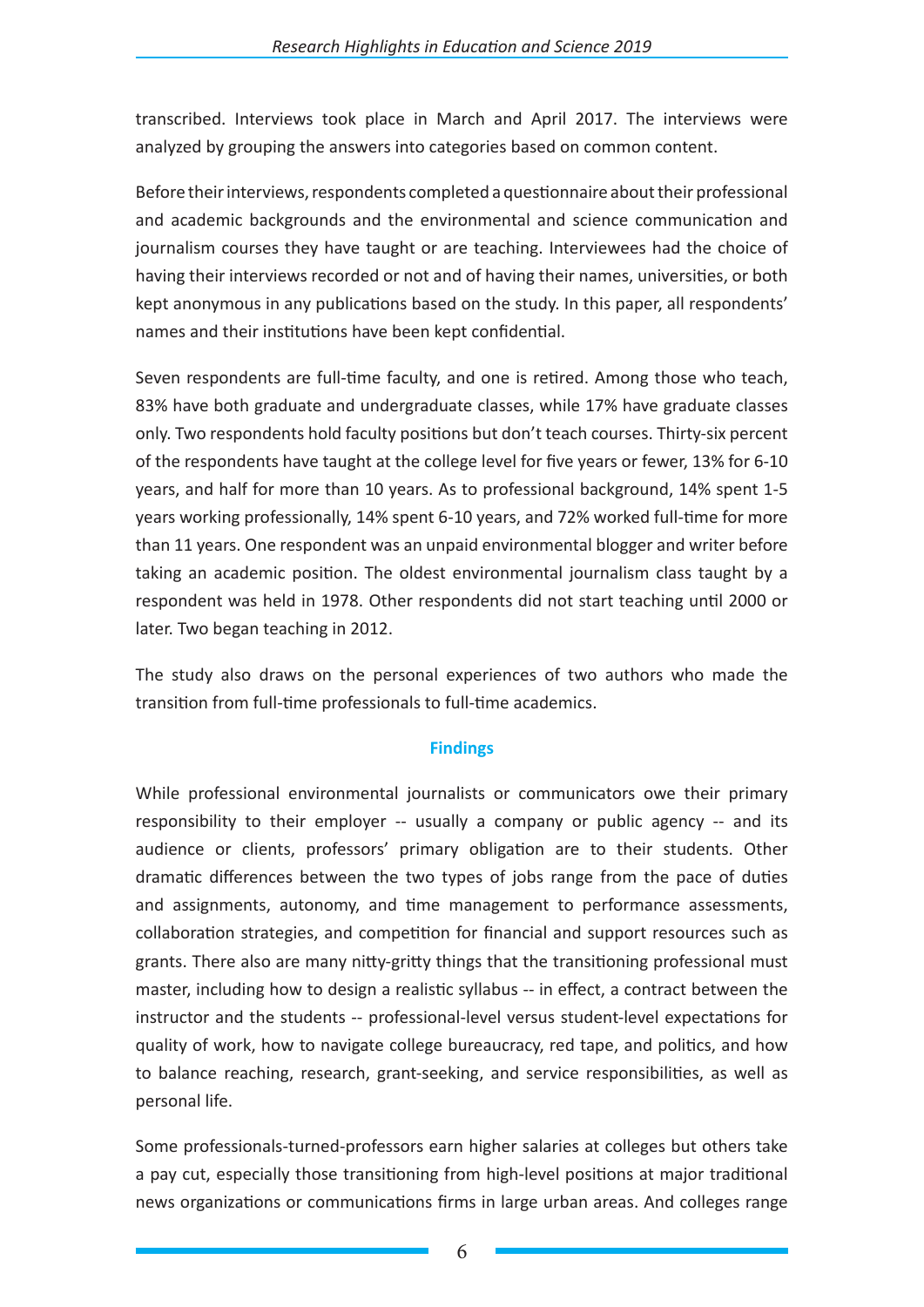in size, shape, and pay, from small, private liberal arts schools in college towns or rural areas to major Research 1 public institutions with tens of thousands of students.

Environmental journalism professionals have been able to use their real-world experiences to create new venues for telling stories about science and the environment. For example, a former environmental reporter for a statewide newspaper chain launched GreatLakesEcho.org, an online news service that covers the environment in the Great Lakes region of the United States and Canada. Most of its articles and many of its visuals and podcasts result from reporting by students in environmental journalism classes or working for the environmental journalism center at Michigan State University (Freedman and Poulson 2014).

For one respondent, real-world experience was not considered a valuable asset at an R1 school. She reported that her impression from her bosses was that they expected 'serious'research, which she assumed meant topics other than those practiced by a daily journalist. As a new faculty member, another respondent said, 'I didn't consider that I could draw on my professional life that much. I need to do 'serious' research. It took me a while to see how wrong that thinking was. There's a whole field out there on alternative forms of journalism'.

A topic of interest among the respondents was how much professional experience was needed. One worry was that professionals would rule themselves out of academic jobs because they lacked 'enough' or the right 'major' market experiences. Such worry may be overstated. "'I would tell anyone who has just a few years [experience] to not underestimate the wisdom of what they've learned', said one. 'It's easy to say "well I've only done it for a few years'" – that does not matter – you still know more than your students. Even if you weren't a Pulitzer Prize- winner yourself, don't underestimate what you have to contribute'.

In a similar vein, a tenure-track professor reported that the expectations for tenure did not include journalism or creative activity related to professional communication. 'I am more concerned about meeting the traditional requirements', the respondent said. Part of the issue, said another, is that an environmental communication faculty might only be two persons, even at the largest, well-funded schools. In small departments, who evaluates such a specialist? It should be noted that this phenomenon is not unique to journalism nor communications – many fields have sub-specialties and small niches.

Many respondents found adjunct appointments to be gateways to full-time academic jobs, although several commented on the low adjunct pay despite their professional expertise. 'It certainly gives them teaching experience, which these days is critical if you want to move into an academic life', one said. Another advised, 'Being a great journalist doesn't mean you're a great teacher. Give it a try. Some people get into teaching and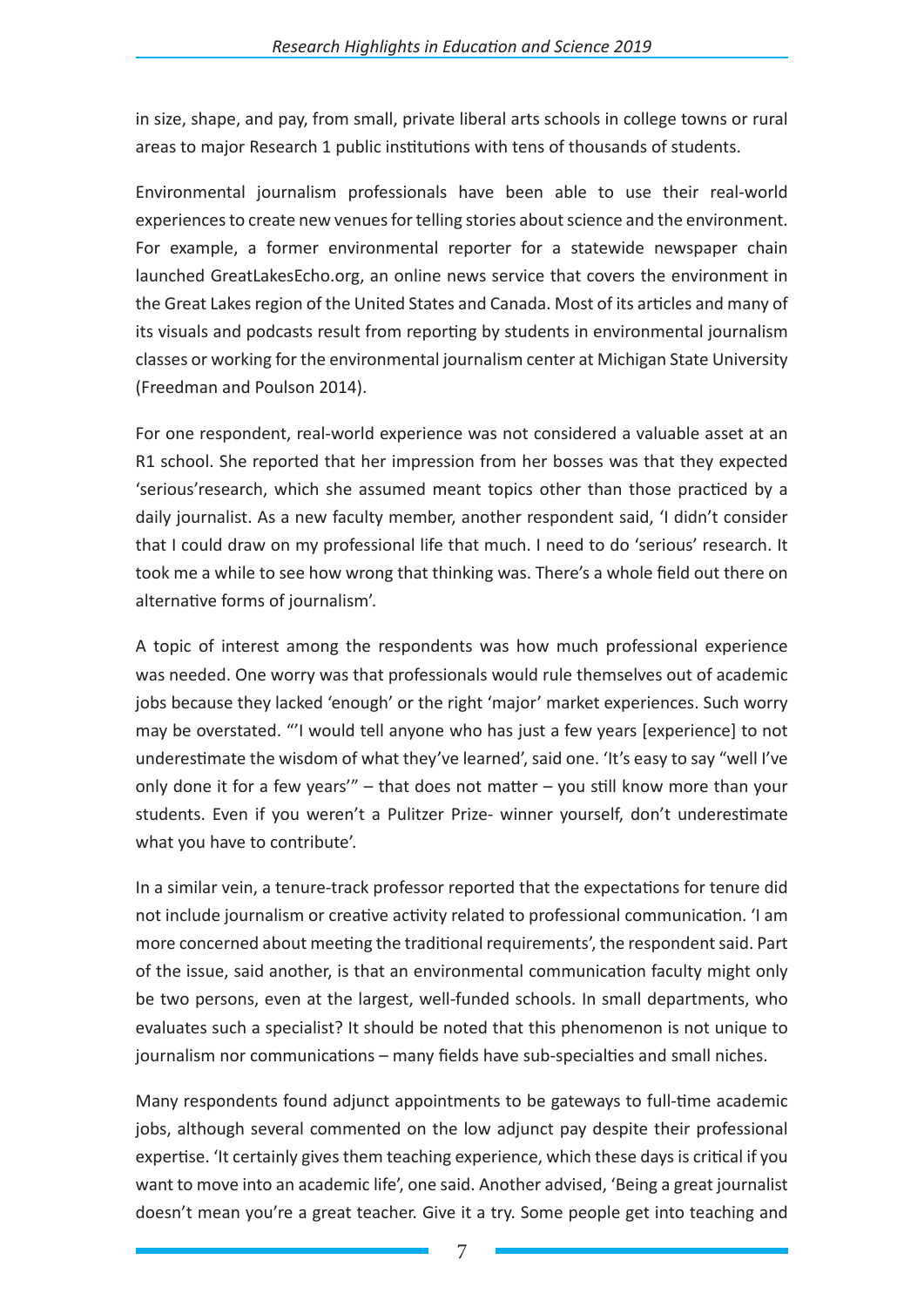hate it, so find out quick whether you hate it or not, if you really get a thrill turning the light on in somebody'.

Nearly all the respondents commented on the surprise (to them) about how timeconsuming their new teaching job was. '[They are] very surprised to find out how labor-intensive it is to be a teacher', said one, referring to recently hired colleagues. Some were looking for a soft landing after a long professional career. 'We've had a couple instances where we have hired splendid professionals, and they were retiring to teaching', a respondent said. 'They were not getting involved in the professional life or the lives of their students. I found that troubling'.

Transitioning professionals can benefit greatly by consulting with others who have made a similar move, whether at their own institution or elsewhere. They can share syllabi, assignments, and sample exams. They can bounce ideas off each other and can provide insights into the politics and culture of a department or college. But respondents caution not to expect mentoring. 'Maybe they should agree with the employer to make the transition in a sensible order, like getting the training first and the practice after', one said. Another said, 'The most astonishing thing I discovered was how little university faculty are taught about teaching. Anybody in K through 12 education has got much, much more experience and skill and practice teaching than anybody at the university'.

Fitting in and deciding their own identity posed challenges for some. A former newspaper reporter and environmental advocacy group editor now at a major public university said, 'In our field, we are fortunate to have a lot of academics who come from professional backgrounds. It's not as stark a [culture] difference as, say, in economics or anthropology. But it is quite stark'.

Yet none of the respondents expressed regret at transitioning from profession to campus. One observed, 'One advantage that excited me about moving into this is that having an academic platform and an academic day job gives you a lot more freedom'. For example, he continued, 'there are a couple of things I've been able to do but couldn't if I were just freelancing'.

## **Discussion**

There have been tensions within some journalism programs between traditional 'academics' in tenure-stream positions that often carry research expectations and 'professionals' who work with fixed-term contracts and less job security but no research obligations. A respondent described the situation at one of his past institutions where some colleagues with doctorates 'were wonderful, and some were in opposition to the notion of journalism… I was willing to take on that internecine challenge professionally. I got much more interested in science and environmental journalism than regular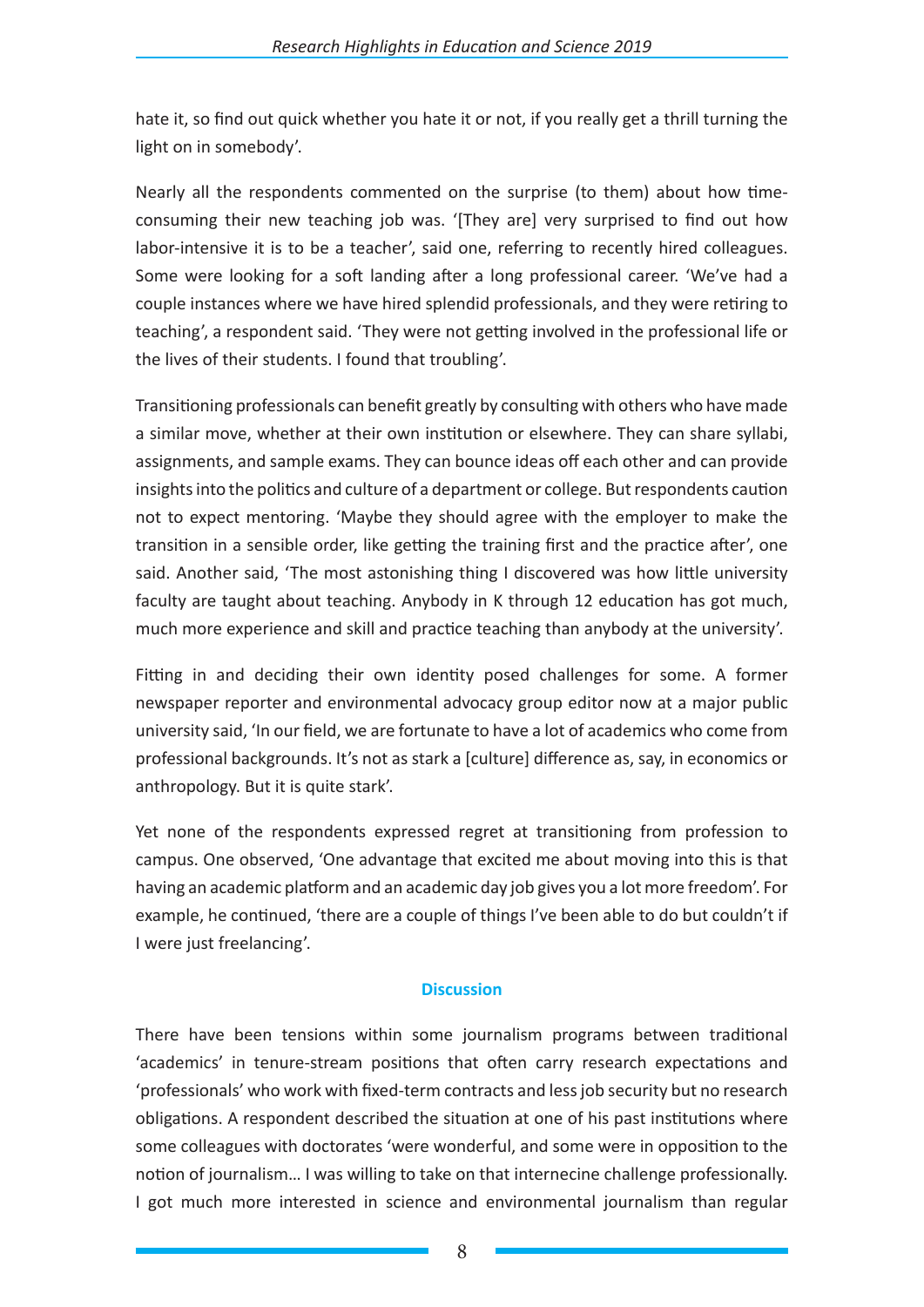curriculum development'.

Some programs have instituted parallel tenure or job security tracks for 'academics' and 'professionals'. Others, have created the 'professor of practice' or 'clinical faculty' title with greater prospects for long-term contracts. Those measures are intended to achieve several goals: give more respect to the contribution that professionals make; strengthen their job security; and assist in recruiting and retaining talented professionals.

Professional organizations offer opportunities for those who have made the transition to assist those who are considering or are in the process of doing so. For example, the 2016 annual conference of the Association for Education in Journalism and Mass Communication (AEJMC) included a workshop session called 'Making the Transition to an Adjunct or Instructor'. It included presentations on such topics as 'turning real-life experiences into exercises. Running a classroom and writing a syllabus, dos and don'ts of classroom operations, time management and work-life balance, and grading and rubrics' (AEJMC 2016, p. 29). AEJMC (Roush, 2017) also has developed a textbook with similar advice for new journalism and mass communication instructors.

## **Best Practices**

These interviews and two of the authors' own experiences enable us to lay out a set of best practices to assist the transition for future professionals-turned-professors. Some are specific to environmental journalists and communicators, while others apply broadly to professionals from any discipline who move to academe.

## *Maintain and Expand Professional Skills*

We believe that faculty, regardless of discipline and regardless of whether tenure-stream or fixed term, should regularly demonstrate to students that they can practice what they preach, or teach. For professionals-turned-professors, that includes producing environmental journalistic and communications works – stories, documentaries, websites, newsletters, photos, infographics, press releases, ad campaigns, and so on. That can help instructors remain connected to the industry, keep their skills up-todate, and generate freelance income. Involving students in a project's field reporting, research, writing, and production stages advances their professional skills and provides insights into how professionals work.

## *Get out of the Traditional Classroom*

Teaching environmental journalism and environmental communication is a strong rationale for taking students out of the classroom and into the field for practical assignments and on-site guest speakers and presentations. Places such as science laboratories, public parks, landfills, zoos, and field research sites can provide students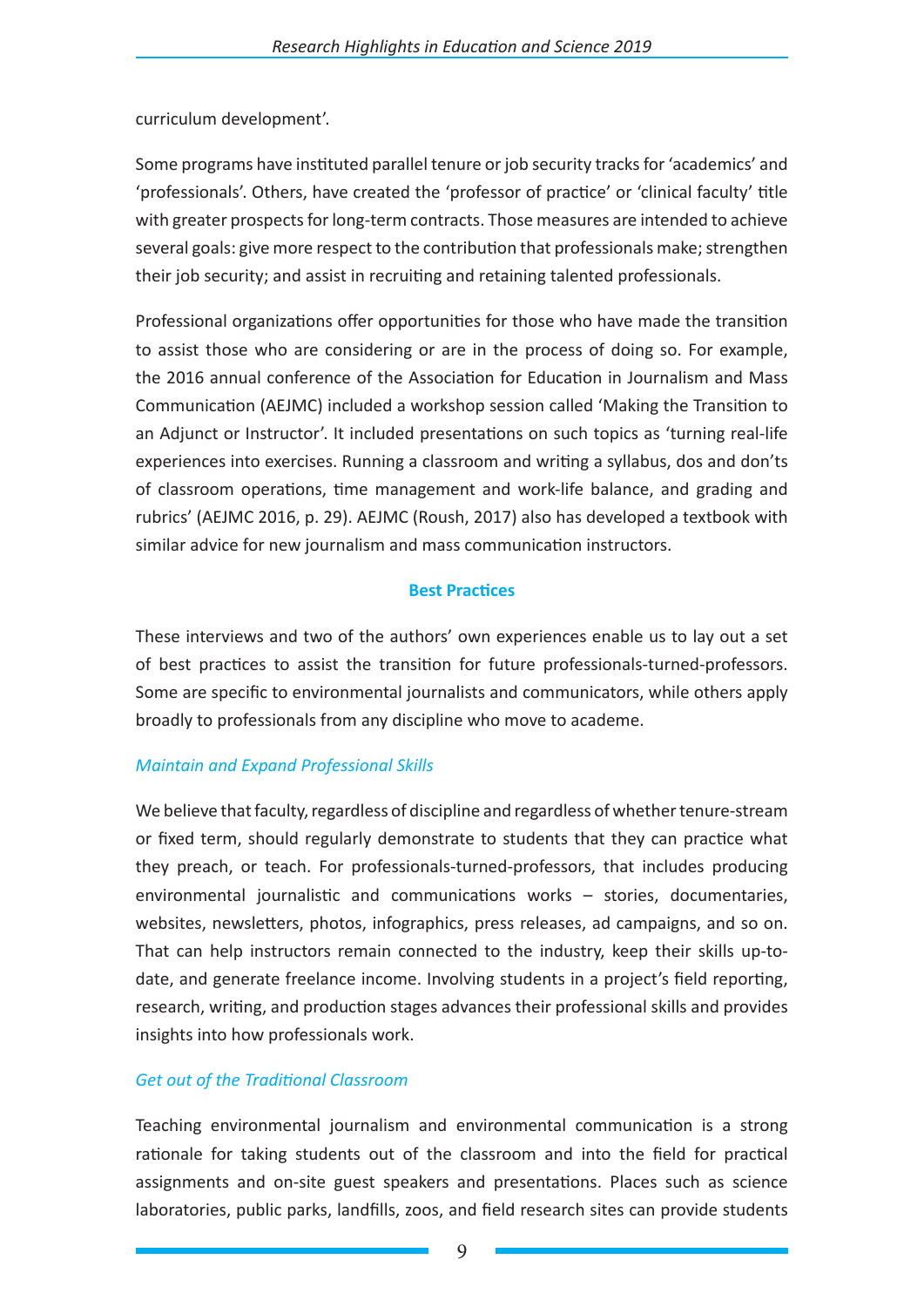with story ideas, interviewing experience, and observation exercises. To educate them about environmental policymaking, take them to observe and report about state legislative, congressional, regulatory agency, or municipal council hearings and meetings, for example. One educator had his students serve as a focus group for a signsand-symbols campaign by a local watershed group in which many of the stakeholders did not speak English as a first language.

### *Maintain Networks*

Ex-professionals should keep up their industry connections to assist students find jobs and internships in environment-related journalism, public agency, advocacy group, and corporate communications. Those networks also serve as pipelines to find potential guest speakers while helping the instructors design and maintain their own freelance and consulting projects. Former professionals can also serve as important contacts to university alumni groups, not the least because they can talk the talk.

## *Understand Institutional Expectations*

Hiring letters, individual and union contracts, and faculty handbooks should lay out the college's expectations for its faculty. They include teaching and research loads, service and committee requirements, minimum office hours, student privacy rights, accommodations for disabilities, tenure and promotion standards, exam policies, and make-up classes. Some are procedural, such as whether non-tenure track faculty have full voting rights at faculty meetings, while others may have a major career impact. For example, are there restrictions on a full-time instructor's freedom to undertake paid freelance assignments? Some expectations may be informal and unwritten, such as ones involving community engagement or recruitment of students to the major. Incoming professionals should discuss such matters and clarify any uncertainties or ambiguities with department chairs, program directors, and longer-serving colleagues.

## *Seek varied Opportunities*

There are several major reasons why instructors who aren't required to do scholarly research or to seek grants may want to do so anyway, either on their own or collaborating with colleagues, often tenure-stream ones. First, their professional experience in environmental journalism or environmental communication can strengthen the credentials and broaden the expertise of the research team. Second, such projects are resume builders that can improve prospects for reappointment. Third, they demonstrate initiative, drive, and an interest in professional development. Fourth, these projects can help fixed-term faculty aspiring to a tenure-track position by building a research record. Fifth, they integrate transitioned professionals into the intellectual culture of their departments. And sixth, research can be intellectually stimulating and a change of pace from teaching.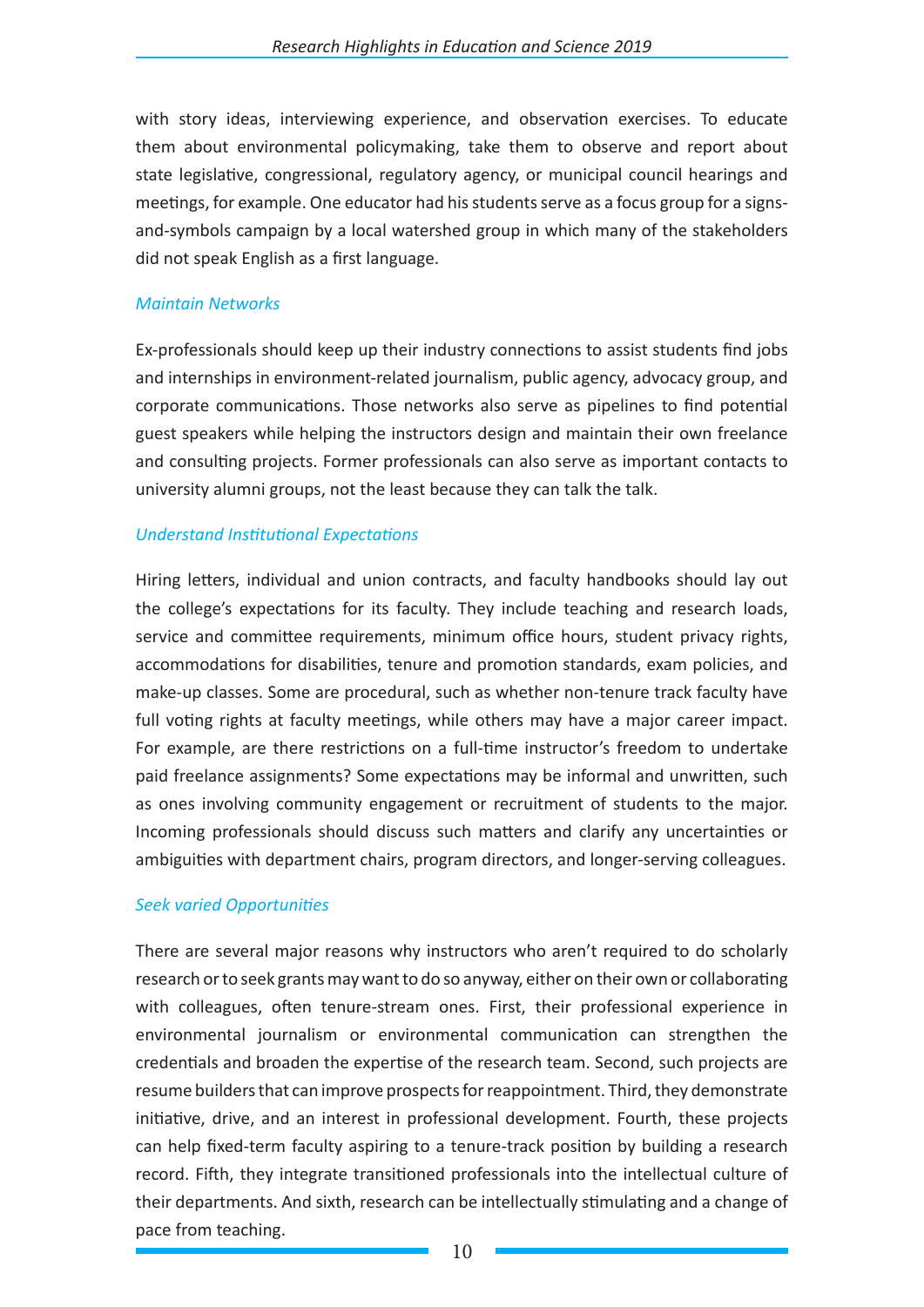## *Patience*

Performance counts, but in different ways. Newsroom and communications managers demand professional-caliber work, whether from recently hired grads or veterans with decades of experience. They expect employees and freelancers to follow style and grammar rules, act ethically, meet deadlines, be aggressive and creative, beat the competition, manage time efficiently, and understand their audiences. With rare exception, those are unrealistic expectations for college students, who often frustrate instructors by missing deadlines, failing to consult stylebooks, forgetting or ignoring basic spelling and grammar rules, cutting corners, refusing to ask questions, and ignoring the mandate for intellectual integrity. One respondent said, 'What really surprised me was how ill-prepared so many of them were, that I had to teach more basics, even more basic than I had anticipated… I was surprised at how many motivated, really smart students I had… and that they were challenged to write coherent sentences'. Instructors' overarching obligation is to train -- teach -- students, including professional and analytical thinking skills, ethical practices, communication skills, and even basic life skills such as time management and professional attire. Doing so requires patience.

Patience also helps coping with the pace of decision-making at most colleges. In the private sector, media managers generally make decisions quickly, knowing that the wrong one may swiftly cost the company money and reputation and lose them their jobs. By contrast, decision-making in academe may stretch for months, even years. And heads roll more rarely for poor decisions at colleges than at media companies.

### *Innovate*

You may inherit courses and can adapt them to reflect your own priorities and professional experience. Sometimes, however, there may not be much advance warning for an incoming instructor, as a professional communicator with a science doctorate quickly discovered: 'They plunged me in the deep end because my predecessor had left and couldn't deliver it. I just went for it and developed my own materials based on my practical experience and the little background I could put together on short notice'. You may also have the chance to design your own dream courses. When one respondent took her first academic job, she joined a program that offered no science or environmental journalism courses. 'I created the course there and it lasted well beyond my four years there'. Another has done so by bringing natural science and journalism students together. A third envisions developing a course in which students write about and maintain a website about her city's air pollution and climate-related issues that would be available to journalists and local residents 'so they can really see the impact of climate change on their lives'.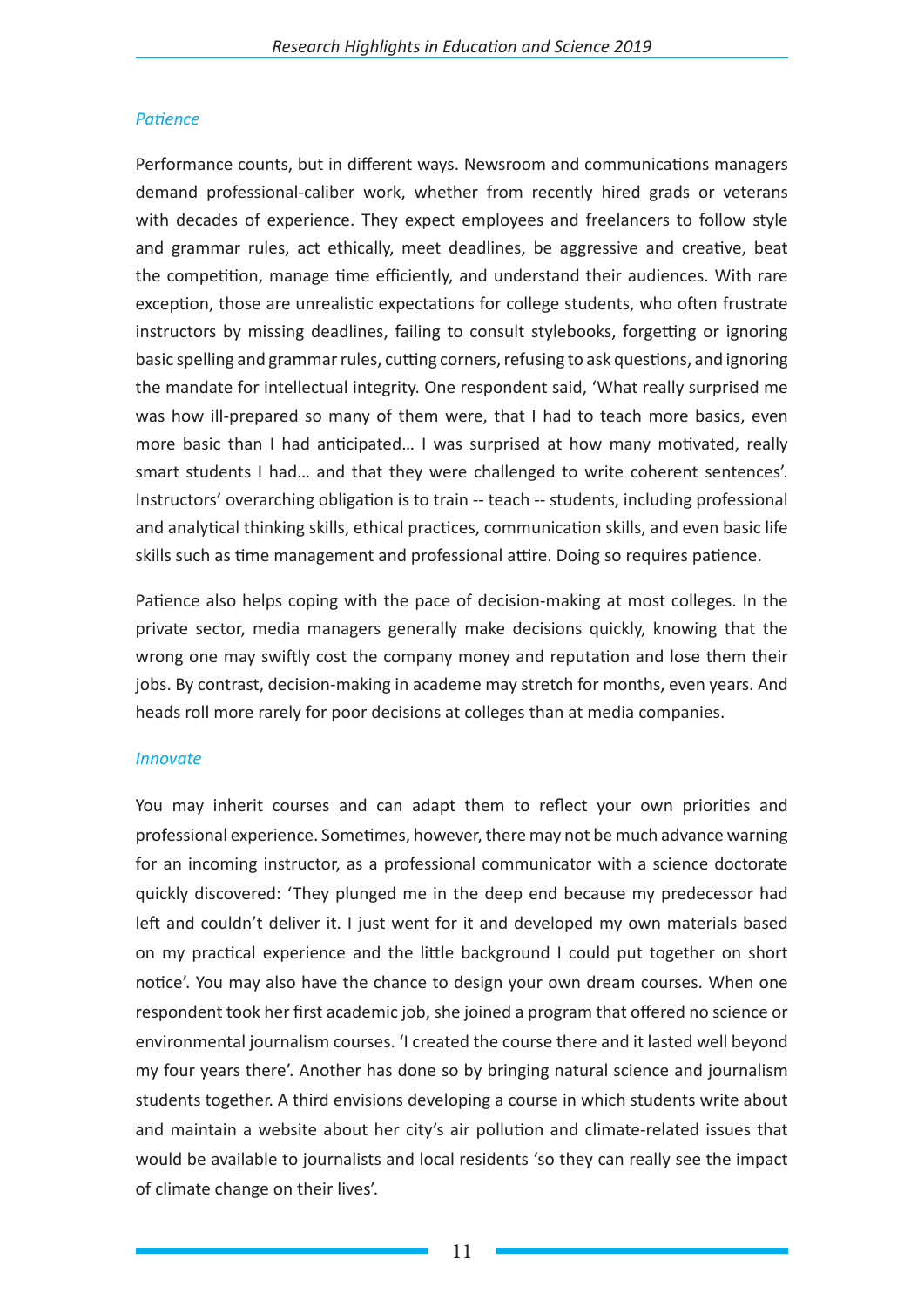## *Syllabi*

Syllabi provide a venue for instructors to highlight their vision for a course. Carefully prepare syllabi but remain flexible. That requires a balance between being too comprehensive, with pages of single-spaced procedures and details, and too vague. Leaving students to wonder about assignments, expectations, and grading criteria is a gateway to complaints. News professionals know that breaking developments often required abandoning well-laid plans and schedules, requiring journalists and communicators to swiftly respond. Although they are usually less dramatic, unexpected developments arise in the classroom as well, requiring instructors to change the syllabi. For example, an instructor secures a guest speaker on short notice, a blizzard closes campus for a few days, or an instructor realizes that the pace of assignments proves unrealistic for most students. Responding to any of those could lead the instructor to rethink and adjust the syllabus, including due dates.

### **References**

- Anderson, J. K. (2009). The work-role transition of expert clinician to novice academic educator. *Journal of Nursing Education*, 48(4), 203-208.
- Association for Education in Journalism and Mass Communication (2016). 99<sup>th</sup> Annual Conference Program.
- Austin, A. E. (2002). Preparing the next generation of faculty: Graduate school as socialization to the academic career. *The Journal of Higher Education,* 73(1), 94– 122,
- Bagley, K. (2014, October 24). NPR reduces its environment team to one reporter. *InsideClimate News*. Retrieved from https://insideclimatenews.org news/20141024/npr-reduces-its-environment-team-one-reporter.
- Bagley, K. (2013, January 11). *New York Times* dismantles environment desk. *The Guardian*. Retrieved from https://www.theguardian.com/environment/2013jan/11/newyork-times-dismantles-environment-desk.
- Bandow, D., Minsky, B., & Voss, R. S. (2007). Reinventing the future: Investigating career transitions from industry to academia. *Journal of Human Resources Education*,1(1), 23-37.
- Barrett, J., & Brown, H. (2014). From learning comes meaning: Informal comentorship and the second-career academic in education. *The Qualitative Report*, 19(37), 1.

Crouch, M., & H. McKenzie, H. (2006). The logic of small samples in interview-based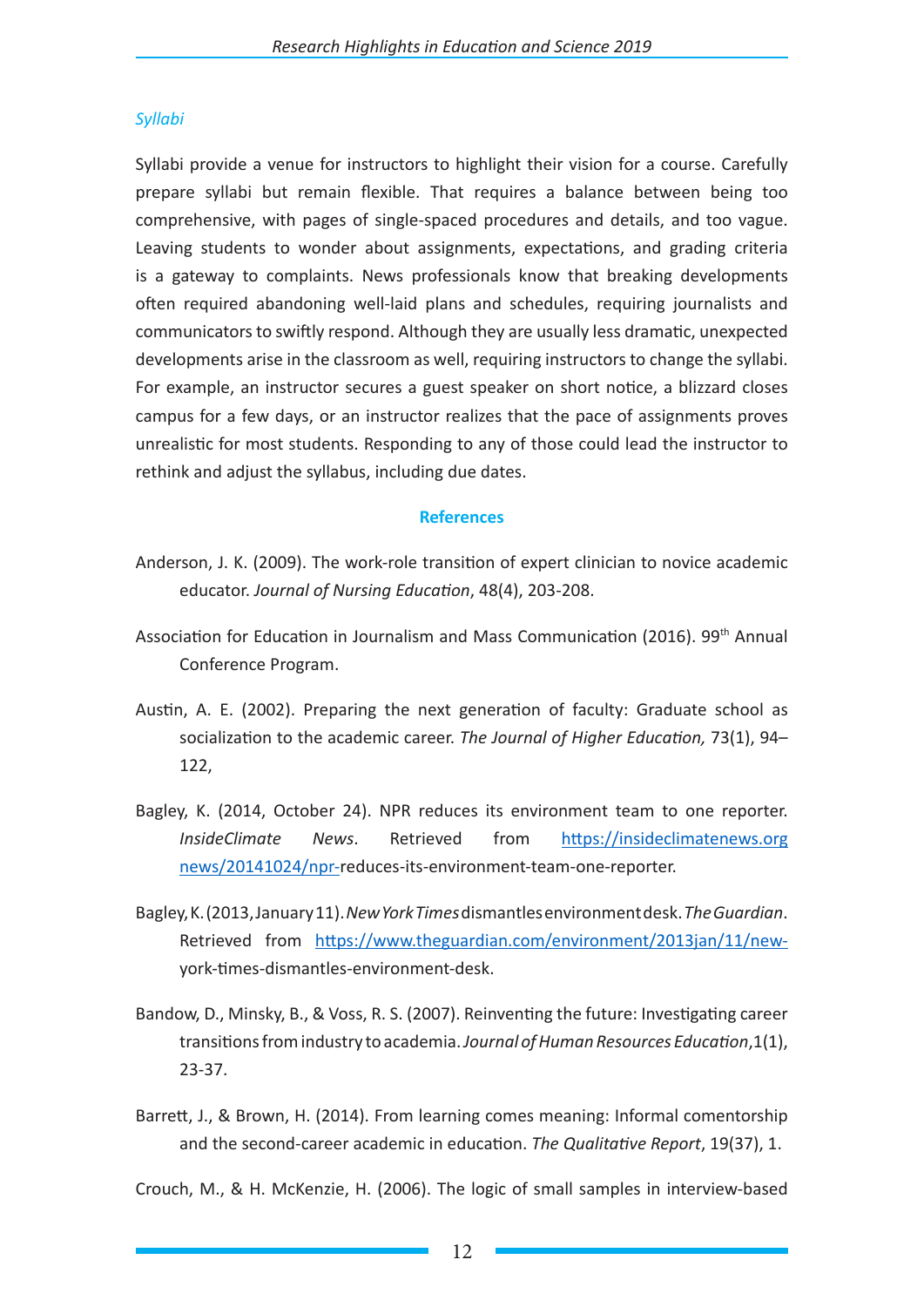qualitative research. *Social Science Information*, 45(4), 483-499.

- Edmonds, R. (2015, July 28). Newspaper industry lost 3,800 full-time editorial professionals in 2014. Poynter Institute. Retrieved from http://www.poynter.org/2015/ newspaper-industry-lost-3800-full-time-editorial-professionalsin-2014/360633/
- Freedman, E., & Poulson, D. (2014). Real-world learning of public affairs and environmental journalism: Two models. *Journalism & Mass Communication Educator*, 70(2), 187-196.
- LaRocco, D. J. & Bruns, D. A. (2006). Practitioner to professor: An examination of second career academics' entry into academia. *Education*, 126(4), 626-639.
- Loechner, J. (2016, July 4). Loss of media jobs since 2007. Center for Media Research. Retrieved from http://www.mediapost.com/publications/article/279553/loss-of media-jobs-since-2007.html.
- McDonald, M. P., & Mooney, C. Z. (2011). 'Pracademics': Mixing an academic career with practical politics. *PS: Political Science & Politics,* 44(02), 251-253.
- Magill, B. (2017, March 21). Charting SEJ's course in chaotic times. *SEJournal*. Retrieved from http://www.sej.org/publications/sej-presidents-report/charting-sejs course-chaotic-times.
- Panda, A. (2014). Bringing academic and corporate worlds closer: We need pracademics. *Management and Labour Studies,* 39(2), 140-159.
- Papper, R. (2016, 25 July). RTDNA research: Newsroom staffing. Retrieved from https:// www.rtdna.org/article/rtdna\_research\_newsroom\_staffing.
- Posner, P. L. (2009). The pracademic: An agenda for re‐engaging practitioners and academics. *Public Budgeting & Finance*, 29(1), 12-26.
- Roush, C. (Ed.). (2017). *Master class: Teaching advice for journalism and mass communication Pprofessors.* Lanham, MD: Rowman & Littlefield Publishers.
- Thomsen, S. R., & Gustafson R. L. (1997). Turning practitioners into professors: Exploring effective mentoring. *Journalism & Mass Communication Educator*, 52(2), 24 32.
- U.S. Bureau of Labor Statistics (2017, April 3). Newspaper publishers lose over half their employment from January 2001 to September 2016. Retrieved from https://www. bls.gov/opub/ted/2017/newspaper-publishers-lose-over-half-their-employmentfrom-january-2001-to-september-2016.htm#bls-print